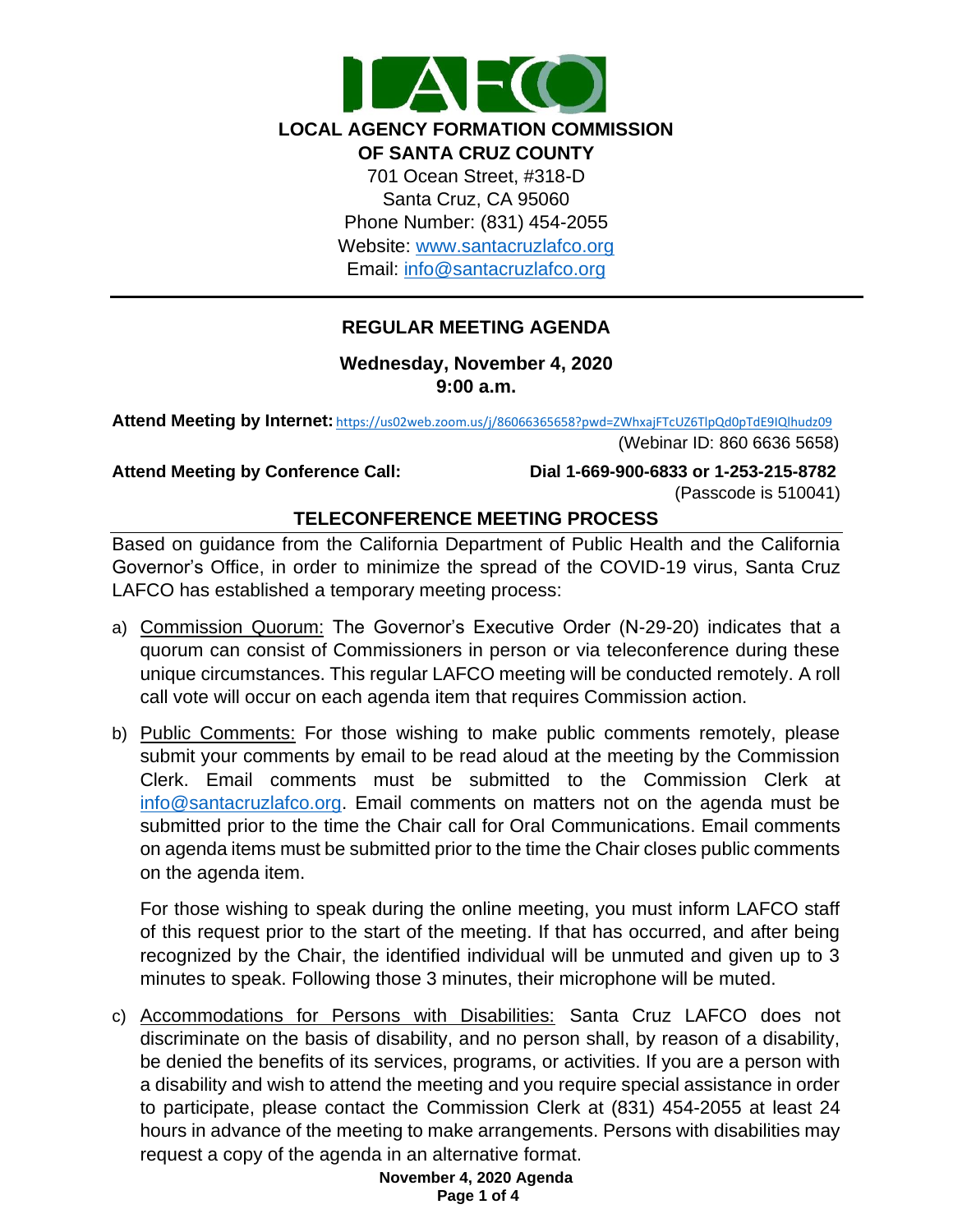# **1. ROLL CALL**

## **2. EXECUTIVE OFFICER'S MESSAGE**

The Executive Officer may make brief announcements in the form of a written report or verbal update, and may not require Commission action.

### **3. [ADOPTION OF MINUTES](https://www.santacruzlafco.org/wp-content/uploads/2020/10/3.0-10-7-20-Draft-Minutes.pdf)**

The Commission will consider approving the minutes from the October 7th Meeting.

Recommended Action: Approve the minutes as presented with any desired changes.

#### **4. ORAL COMMUNICATIONS**

This is an opportunity for members of the public to address the Commission on items not on the agenda, provided that the subject matter is within the jurisdiction of the Commission and that no action may be taken on an off-agenda item(s) unless authorized by law.

#### **5. PUBLIC HEARINGS**

Public hearing items require expanded public notification per provisions in State law, directives of the Commission, or are those voluntarily placed by the Executive Officer to facilitate broader discussion.

#### **a. ["Central & Aptos/La Selva Fire Consolidation"](https://www.santacruzlafco.org/wp-content/uploads/2020/10/5a.0-Fire-Consolidation-Staff-Report.pdf) (LAFCO Project No. DC 20-02)**

The Commission will consider the consolidation of two independent special districts under Government Code Section 56853(a) and the Cortese-Knox-Hertzberg Act.

Recommended Action: Adopt the draft resolution (No. 2020-30) approving the consolidation of Central and Aptos/La Selva Fire Protection Districts.

#### **b. [Service and Sphere Review for the San Lorenzo Valley Water District](https://www.santacruzlafco.org/wp-content/uploads/2020/10/5b.0-SLVWD-MSR-Staff-Report.pdf)**

The Commission will consider the adoption of a service and sphere of influence review for the San Lorenzo Valley Water District.

Recommended Actions:

- 1) Find that pursuant to Section 15061(b)(3) of the State CEQA Guidelines, LAFCO has determined that the service and sphere of influence review is not subject to the environmental impact evaluation process because it can be seen with certainty that there is no possibility that the activity in question may have a significant effect on the environment, and the activity is not subject to CEQA;
- 2) Determine, pursuant to Government Code Section 56425, the Local Agency Formation Commission of Santa Cruz County is required to develop and determine a sphere of influence for the District, and review and update, as necessary;
- 3) Determine, pursuant to Government Code Section 56430, the Local Agency Formation Commission of Santa Cruz County is required to conduct a service review before, or in conjunction with an action to establish or update a sphere of influence; and
- 4) Adopt a Resolution (LAFCO No. 2020-31) approving the 2020 Service and Sphere of Influence Review for the San Lorenzo Valley Water District.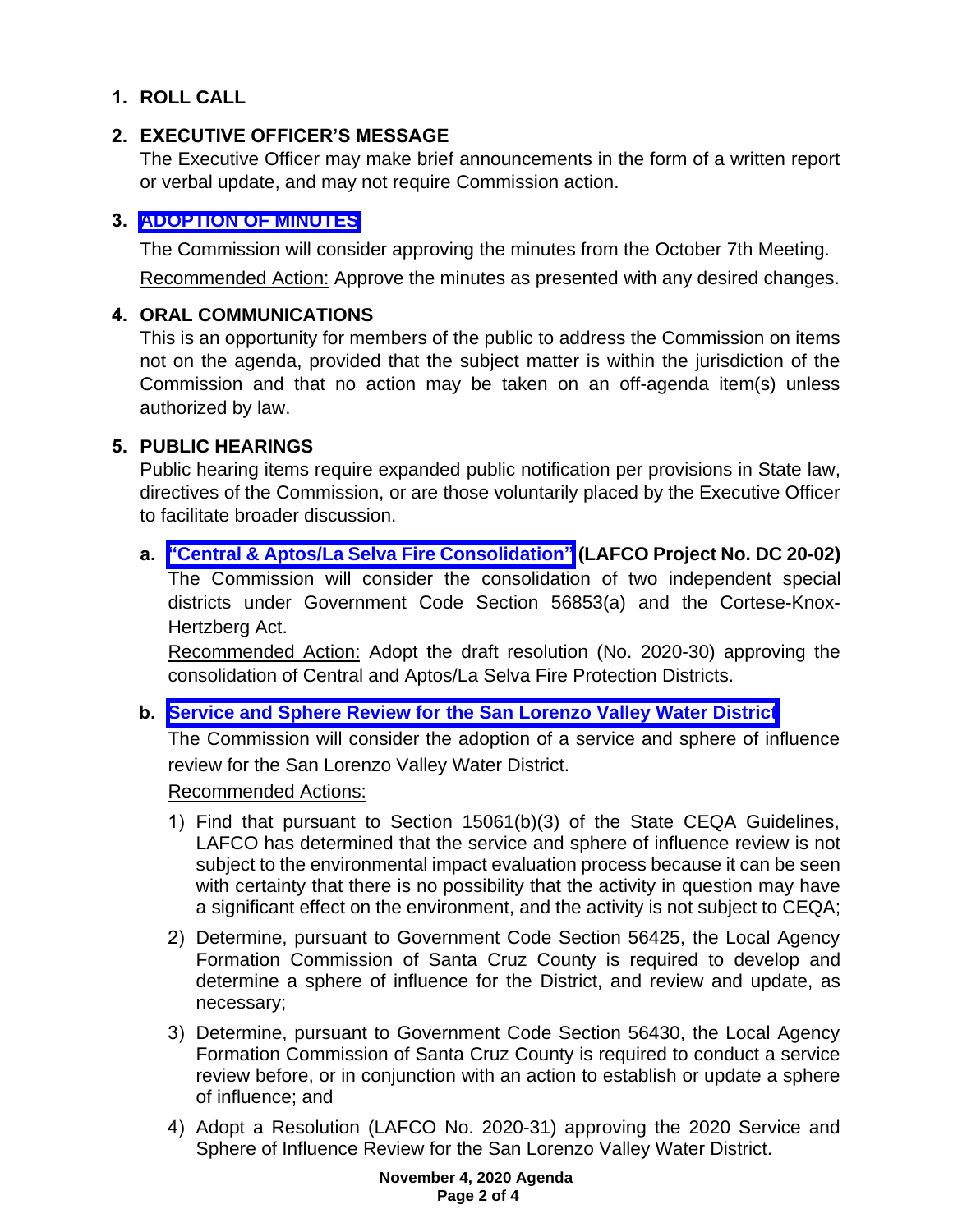### **c. [Proposed Policy Updates](https://www.santacruzlafco.org/wp-content/uploads/2020/10/5c.0-Policy-Updates-Staff-Report.pdf)**

The Commission will consider the proposed modifications to LAFCO's Sphere of Influence and Water Policies.

Recommended Action: Adopt the draft resolutions (No. 2020-32 and 2020-33) approving the amendments to the policies.

## **6. OTHER BUSINESS**

Other business items involve administrative, budgetary, legislative, or personnel matters and may or may not be subject to public hearings.

## **a. [CALAFCO Election Results](https://www.santacruzlafco.org/wp-content/uploads/2020/10/6a.0-CALAFCO-Election-Results-Staff-Report.pdf)**

The Commission will receive an update on the recent CALAFCO elections.

Recommended Action: No action required; Informational item only.

# **b. [Comprehensive Quarterly Report –](https://www.santacruzlafco.org/wp-content/uploads/2020/10/6b.0-Comp-Quarterly-Update-Staff-Report.pdf) First Quarter (FY 2020-21)**

The Commission will receive an update on active proposals, the Commission's work program and adopted budget, recent and upcoming meetings, and other staff activities.

Recommended Action: No action required; Informational item only.

## **c. [Work Program Review](https://www.santacruzlafco.org/wp-content/uploads/2020/10/6c.0-Work-Program-Staff-Report.pdf)**

The Commission will review the scheduled 2021 service reviews outlined in the adopted multi-year work program.

Recommended Action: Approve the scheduled service and sphere reviews.

# **d. [LAFCO Meeting Schedule](https://www.santacruzlafco.org/wp-content/uploads/2020/10/6d.0-Meeting-Schedule-Staff-Report.pdf)**

The Commission will consider the adoption of next year's meeting schedule. Recommended Action: Adopt the 2021 LAFCO Meeting Schedule.

# **7. WRITTEN CORRESPONDENCE**

LAFCO staff receives written correspondence and other materials on occasion that may or may not be related to a specific agenda item. Any correspondence presented to the Commission will also be made available to the general public. Any written correspondence distributed to the Commission less than 72 hours prior to the meeting will be made available for inspection at the hearing and posted on LAFCO's website.

# **8. PRESS ARTICLES**

LAFCO staff monitors newspapers, publications, and other media outlets for any news affecting local cities, districts, and communities in Santa Cruz County. Articles are presented to the Commission on a periodic basis.

# **a. [Press Articles during the Month of October](https://www.santacruzlafco.org/wp-content/uploads/2020/10/8a.0-Press-Articles-Staff-Report.pdf)**

The Commission will receive an update on recent LAFCO-related news occurring around the county and throughout California.

Recommended Action: No action required; Informational item only.